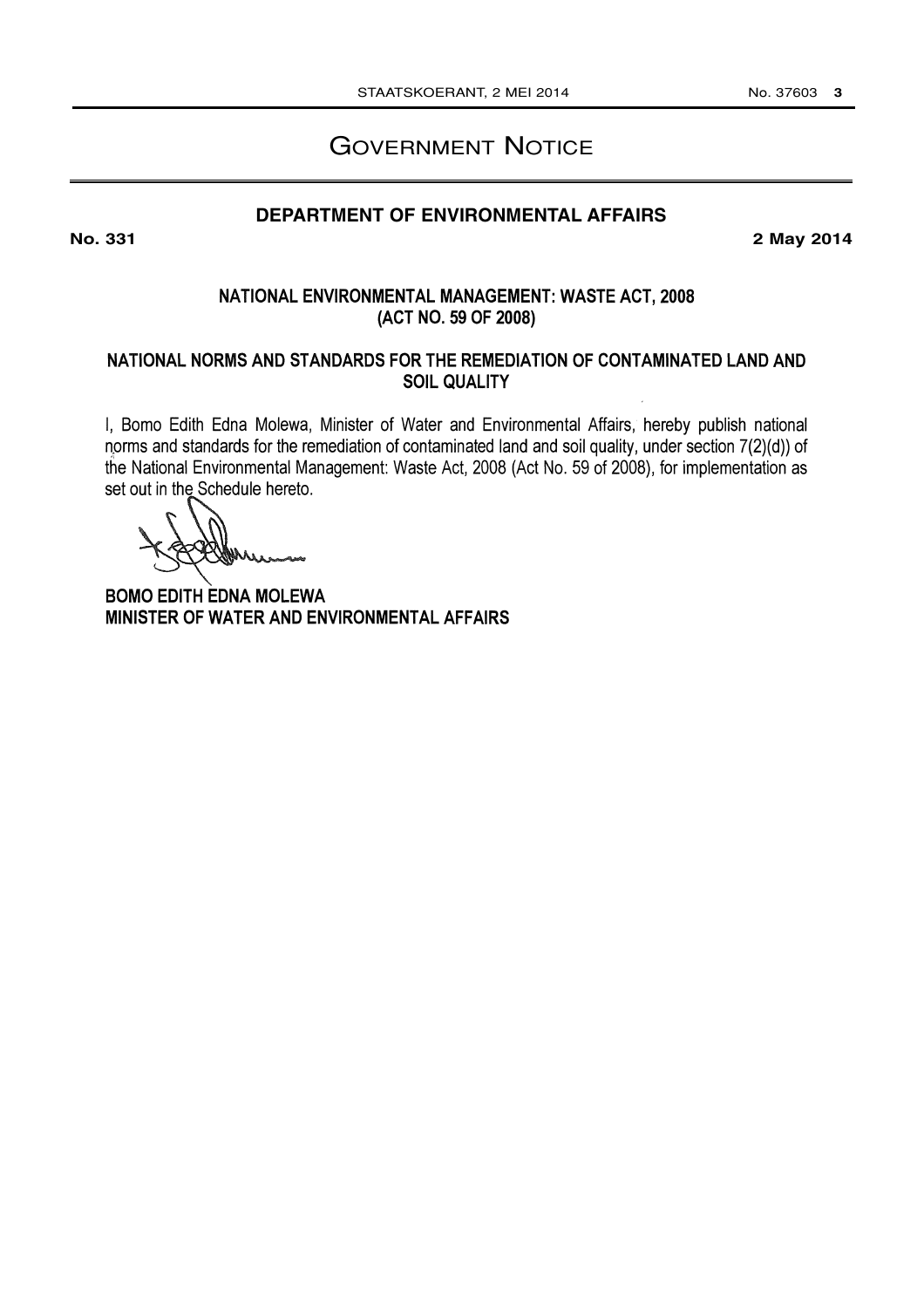### **SCHEDULE**

#### $\mathbf{1}$ **Definitions**

In these norms and standards, unless the context indicates otherwise, word or expression that is defined in the National Environmental Management: Waste Act, 2008 (Act No. 59 of 2008) and the National Environmental Management Act, 1998, has the same meaning-

"Contaminant" means any substance present in an environmental medium at concentrations in excess of natural background concentrations that has a potential to cause harm to human health or the environment:

"Informal Residential" means an unplanned settlement on land which has not been zoned as a residential consisting mainly of makeshift structure not erected according to approved architectural plans;

"Remediation" means the management of a contaminated site to prevent, minimise, or mitigate harm to human health or the environment;

"Soil Screening Value 1" means soil quality values that are protective of both human health and ecotoxicological risk for multi-exposure pathways, inclusive of contaminant migration to the water resource;

"Soil Screening Value 2" means soil quality values that are protective of risk to human health in the absence of a water resource;

"Standard Residential" means settlement that is formally zoned and serviced, and generally developed according to approved building plans, including land parcels such as plots or erven.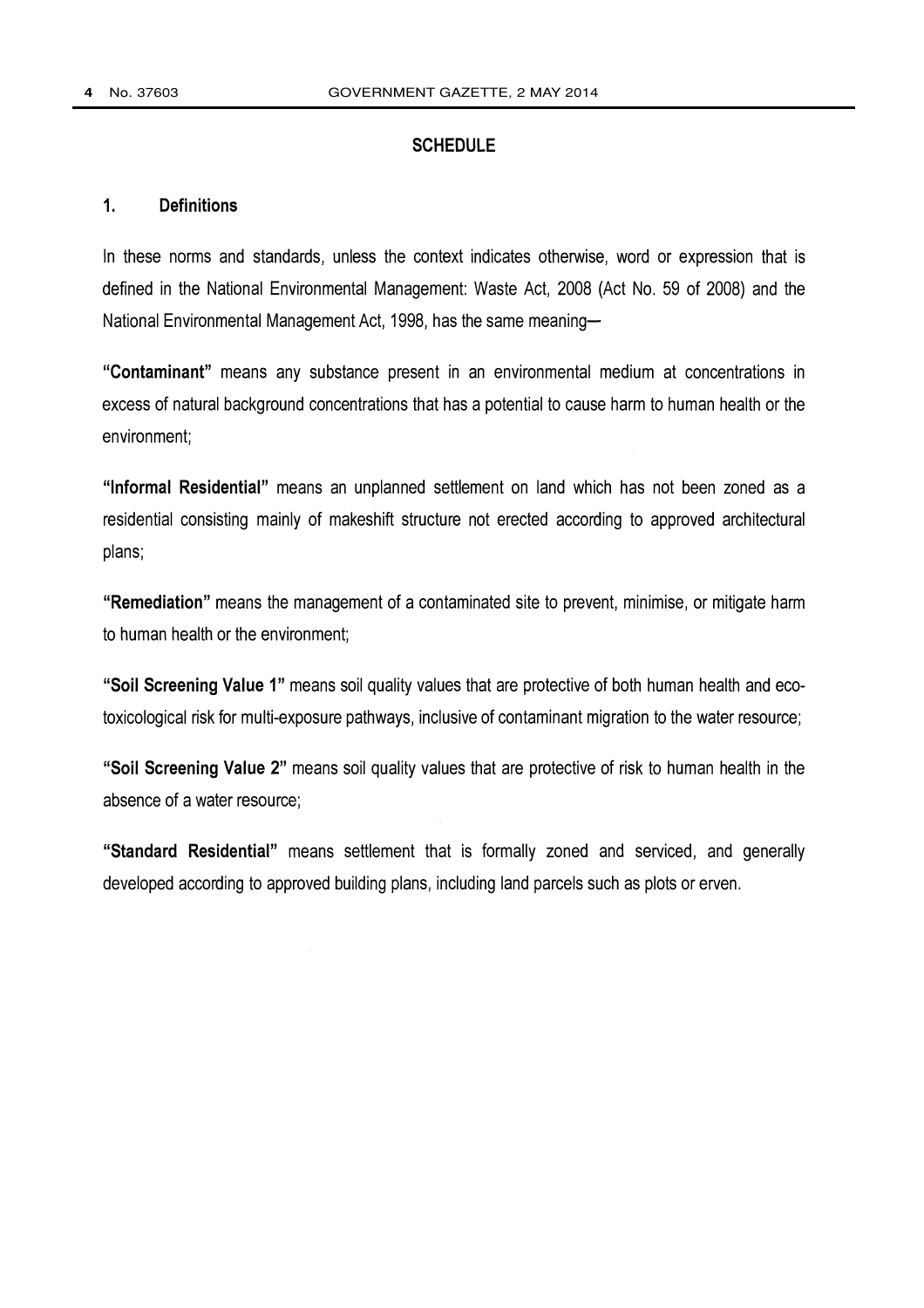#### $2.$ Purpose

The purpose of these norms and standards is to-

- $(a)$ provide a uniform national approach to determine the contamination status of an investigation area;
- limit uncertainties about the most appropriate criteria and method to apply in the  $(b)$ assessment of contaminated land; and
- $(c)$ provide minimum standards for assessing necessary environmental protection measures for remediation activities.

#### $3.$ **Application**

The requirements set out in these norms and standards apply to an owner of land or any person who undertakes site assessment and remediation activity in terms of the National Environmental Management: Waste Act, 2008 (Act No. 59 of 2008).

#### $\overline{4}$ . **Scope of this Norms and Standards**

- $(1)$ These norms and standards must be used for the screening of a site after a site assessment report is required as a result of declaration of an investigation area as contemplated in section 36 of the National Environmental Management Act, 2008 (Act No. 59 of 2008).
- $(2)$ Where a contaminant is not listed in Table 1 or Table 2, values which are scientifically validated for the contaminants of interest may be used.
- $(3)$ The Soil Screening Values in Table 1 and Table 2 must not be seen as-
	- $(i)$ absolute minimum values; or
	- default remediation values.  $(ii)$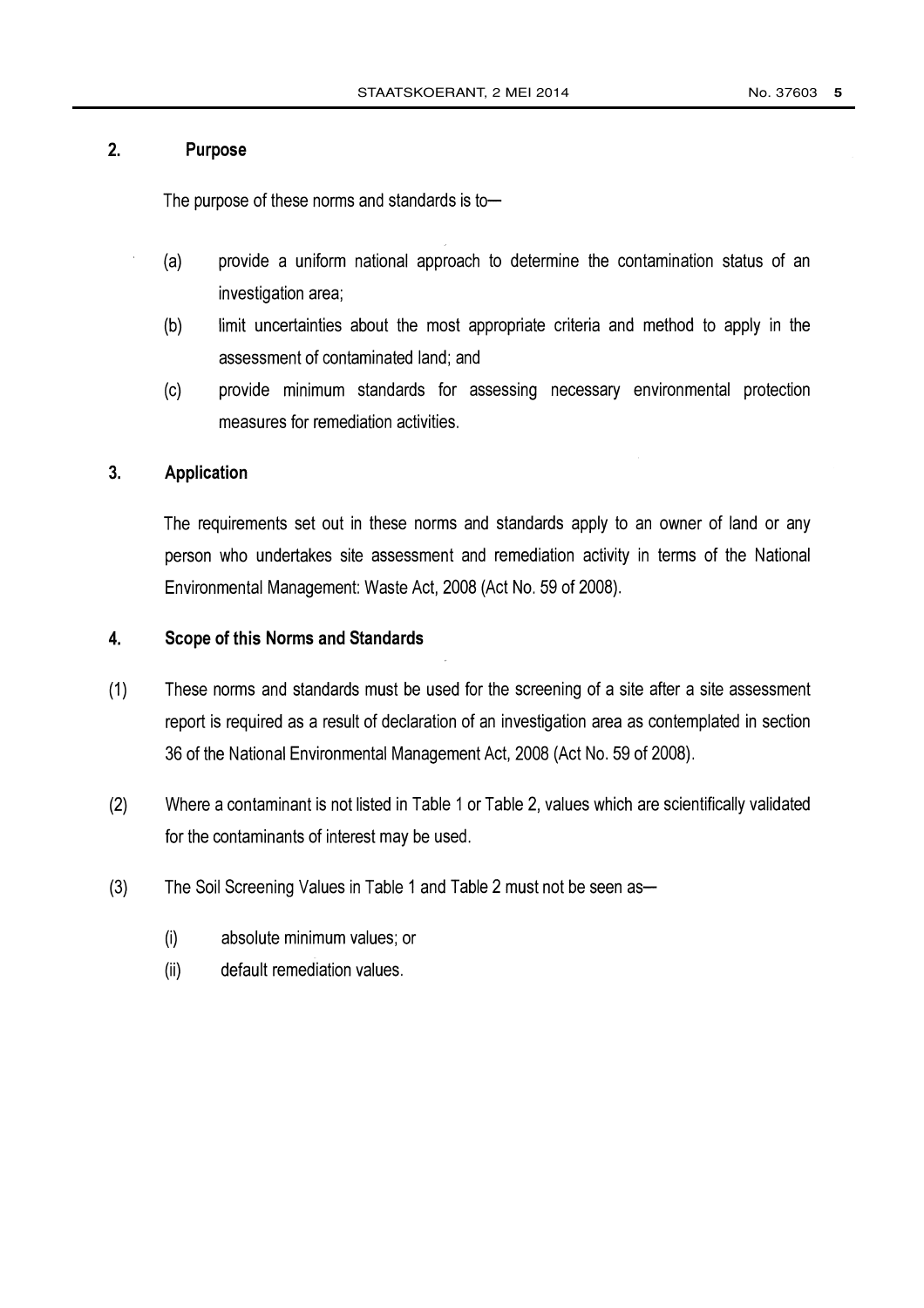#### $5<sub>1</sub>$ **Soil Screening Values**

 $(1)$ The Soil Screening Values in Table 1 and Table 2 below are for screening purpose.

# Table 1: Soil Screening Values for Metals and Organics

| Parameter                              | <b>Units</b> | SSV1<br>All Land-Uses<br>Protective of the<br><b>Water Resource</b> | SSV <sub>2</sub><br>Informal<br><b>Residential</b> | SSV <sub>2</sub><br><b>Standard</b><br><b>Residential</b> | SSV <sub>2</sub><br>Commercial/<br>Industrial |
|----------------------------------------|--------------|---------------------------------------------------------------------|----------------------------------------------------|-----------------------------------------------------------|-----------------------------------------------|
|                                        |              |                                                                     |                                                    |                                                           |                                               |
| Arsenic                                | mg/kg        | 5,8                                                                 | 23                                                 | 48                                                        | 150                                           |
| Cadmium                                | mg/kg        | 7,5                                                                 | 15                                                 | 32                                                        | 260                                           |
| Chromium (III)                         | mg/kg        | 46 000                                                              | 46 000                                             | 96 000                                                    | 790 000                                       |
| Chromium (VI)                          | mg/kg        | 6,5                                                                 | 6,5                                                | 13                                                        | 40                                            |
| Cobalt                                 | mg/kg        | 300                                                                 | 300                                                | 630                                                       | 5 0 0 0                                       |
| Copper                                 | mg/kg        | 16                                                                  | 1 100                                              | 2 3 0 0                                                   | 19 000                                        |
| Lead                                   | mg/kg        | 20                                                                  | 110                                                | 230                                                       | 1900                                          |
| Manganese                              | mg/kg        | 740                                                                 | 740                                                | 1500                                                      | 12 000                                        |
| Mercury                                | mg/kg        | 0,93                                                                | 0,93                                               | 1,0                                                       | 6,5                                           |
| Nickel                                 | mg/kg        | 91                                                                  | 620                                                | 1 200                                                     | 10 000                                        |
| Vanadium                               | mg/kg        | 150                                                                 | 150                                                | 320                                                       | 2600                                          |
| Zinc                                   | mg/kg        | 240                                                                 | 9 2 0 0                                            | 19 000                                                    | 150 000                                       |
| <b>Alkanes</b>                         |              |                                                                     |                                                    |                                                           |                                               |
| C7-C9                                  | mg/kg        | 2 3 0 0                                                             | 2 3 0 0                                            | 2 400                                                     | 23 000                                        |
| C10-C14                                | mg/kg        | 440                                                                 | 440                                                | 500                                                       | 4 4 0 0                                       |
| C15-C36                                | mg/kg        | 45 000                                                              | 45 000                                             | 91 000                                                    | 740 000                                       |
| Monocyclic<br>Aromatic<br>Hydrocarbons |              |                                                                     |                                                    |                                                           |                                               |
| <b>Benzene</b>                         | mg/kg        | 0,03                                                                | 1,3                                                | 1,4                                                       | 10                                            |
| Toluene                                | mg/kg        | 25                                                                  | 120                                                | 120                                                       | 1 100                                         |
| Ethylbenzene                           | mg/kg        | 26                                                                  | 57                                                 | 60                                                        | 540                                           |
| Xylenes                                | mg/kg        | 45                                                                  | 91                                                 | 95                                                        | 890                                           |
| <b>Aromatics</b>                       |              |                                                                     |                                                    |                                                           |                                               |
| Naphthalene                            | mg/kg        | 28                                                                  | 28                                                 | 33                                                        | 290                                           |
| Pyrene                                 | mg/kg        | 5,3                                                                 | 920                                                | 1900                                                      | 15 000                                        |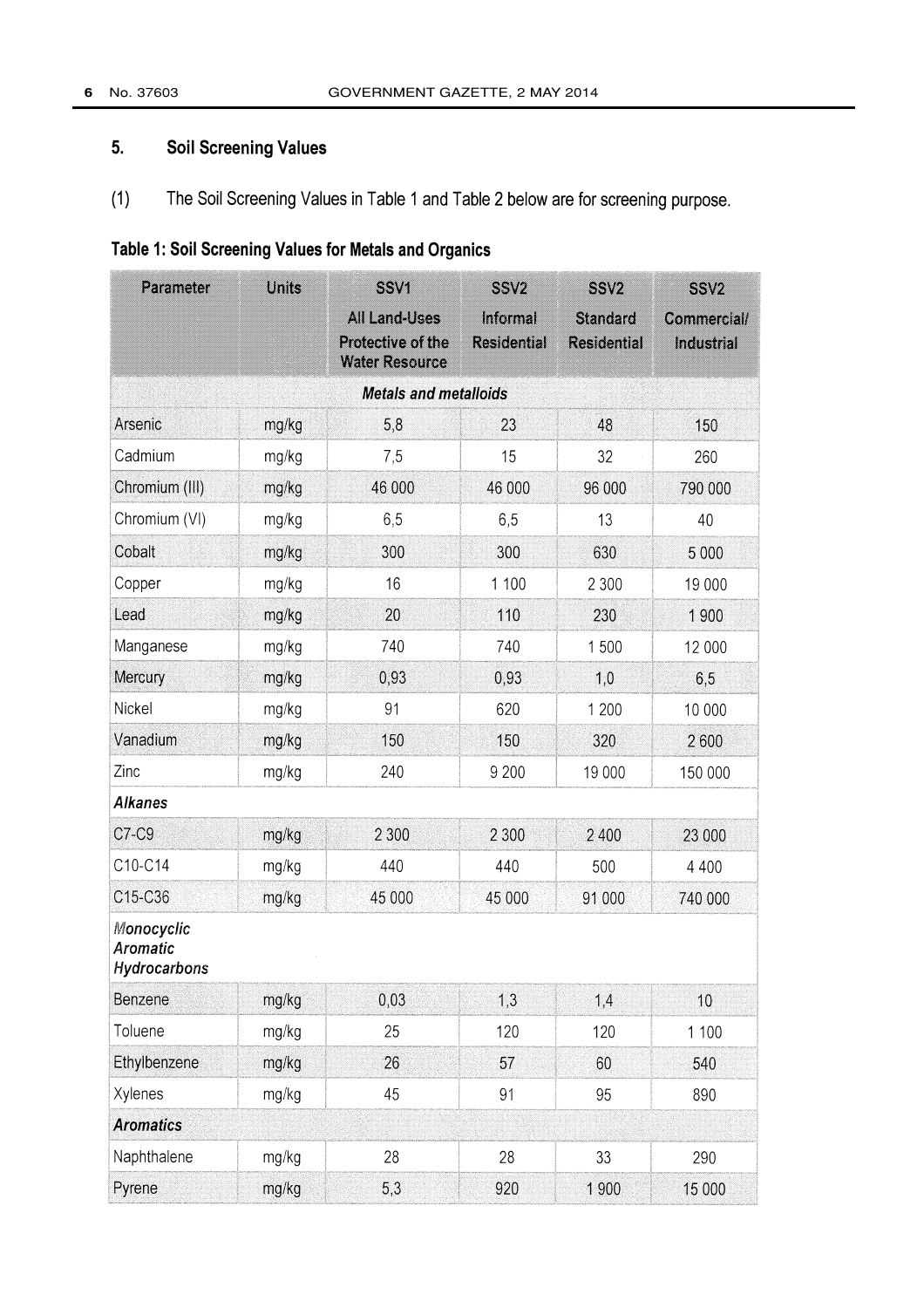| Parameter                       | <b>Units</b> | SSV1<br><b>All Land-Uses</b><br>Protective of the<br><b>Water Resource</b> | SSV <sub>2</sub><br>Informal<br><b>Residential</b> | SSV <sub>2</sub><br><b>Standard</b><br><b>Residential</b> | <b>SSV2</b><br>Commercial/<br>Industrial |
|---------------------------------|--------------|----------------------------------------------------------------------------|----------------------------------------------------|-----------------------------------------------------------|------------------------------------------|
| Benzo(a)pyrene                  | mg/kg        | 0,34                                                                       | 0,34                                               | 0,71                                                      | 1,7                                      |
| <b>MTBE</b>                     | mg/kg        | 0,0036                                                                     | 360                                                | 370                                                       | 5800                                     |
| <b>Organics</b>                 |              |                                                                            |                                                    |                                                           |                                          |
| Carbon<br>Tetrachloride         | mg/kg        | 0,25                                                                       | 0,27                                               | 0,26                                                      | $\overline{4}$                           |
| Chlorobenzene                   | mg/kg        | 620                                                                        | 620                                                | 1 200                                                     | 10 000                                   |
| Chloroform                      | mg/kg        | 0,11                                                                       | 0,11                                               | 0,11                                                      | 1,7                                      |
| 2 Chlorophenol                  | mg/kg        | 140                                                                        | 150                                                | 320                                                       | 2600                                     |
| 1,2<br>Dichlorobenzene          | mg/kg        | 89                                                                         | 2700                                               | 5 800                                                     | 47 000                                   |
| $1,4-$<br>Dichlorobenzene       | mg/kg        | 26                                                                         | 1 100                                              | 1 200                                                     | 19 000                                   |
| 1,2-Dichloroethane              | mg/kg        | 0,23                                                                       | 0,23                                               | 0,24                                                      | 3,7                                      |
| 1,1 Dichloroethene              | mg/kg        | 10                                                                         | 10                                                 | 10                                                        | 150                                      |
| $1,2,3-$<br>Trimethylbenzene    | mg/kg        | 0,28                                                                       | 53                                                 | 55                                                        | 860                                      |
| 1,2 Dichloroethene              | mg/kg        | 0.4                                                                        | 620                                                | 1,200                                                     | 10,000                                   |
| Trichlorobenzenes<br>(total)    | mg/kg        | 0,069                                                                      | 310                                                | 650                                                       | 5 3 0 0                                  |
| Nitrobenzene                    | mg/kg        | 2,8                                                                        | 2,8                                                | 2,9                                                       | 45                                       |
| 1, 1, 2, 2<br>Tetrachloroethane | mg/kg        | 0,32                                                                       | 0,32                                               | 0,34                                                      | 5                                        |
| $2,4,6-$<br>Trichlorophenol     | mg/kg        | $\overline{\mathcal{L}}$                                                   | 210                                                | 320                                                       | 1800                                     |
| Vinyl Chloride                  | mg/kg        | 0,0037                                                                     | 0,10                                               | 0,11                                                      | 1,5                                      |
| PCBs                            | mg/kg        | 0,61                                                                       | 1,7                                                | 3,6                                                       | 11                                       |
| Cyanide                         | mg/kg        | 14                                                                         | 620                                                | 1 200                                                     | 10 000                                   |